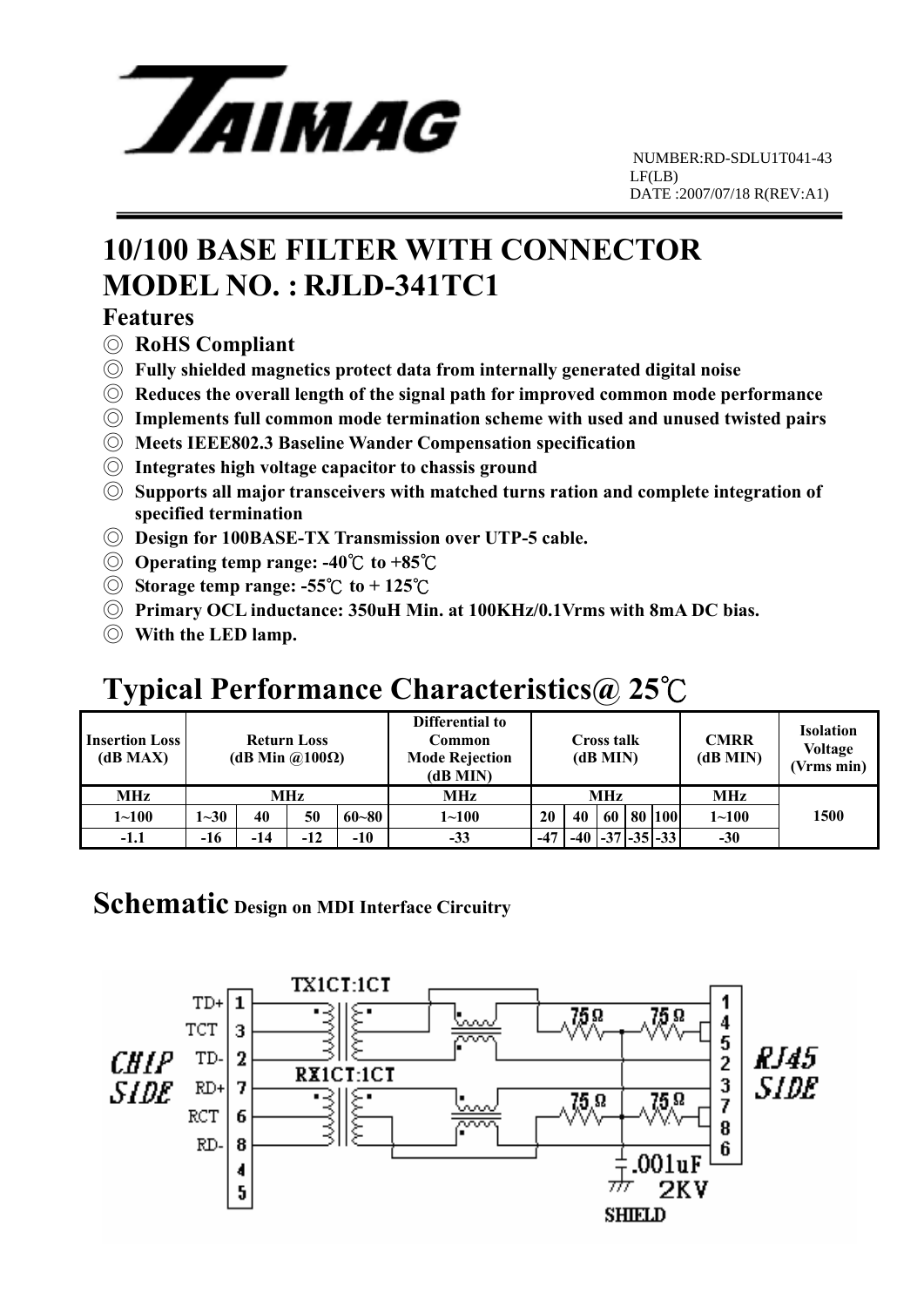

# **MODEL NO. : RJLD-341TC1**

**Dimension:** mm TOLERANCE:±0.15 (unless otherwise specified)







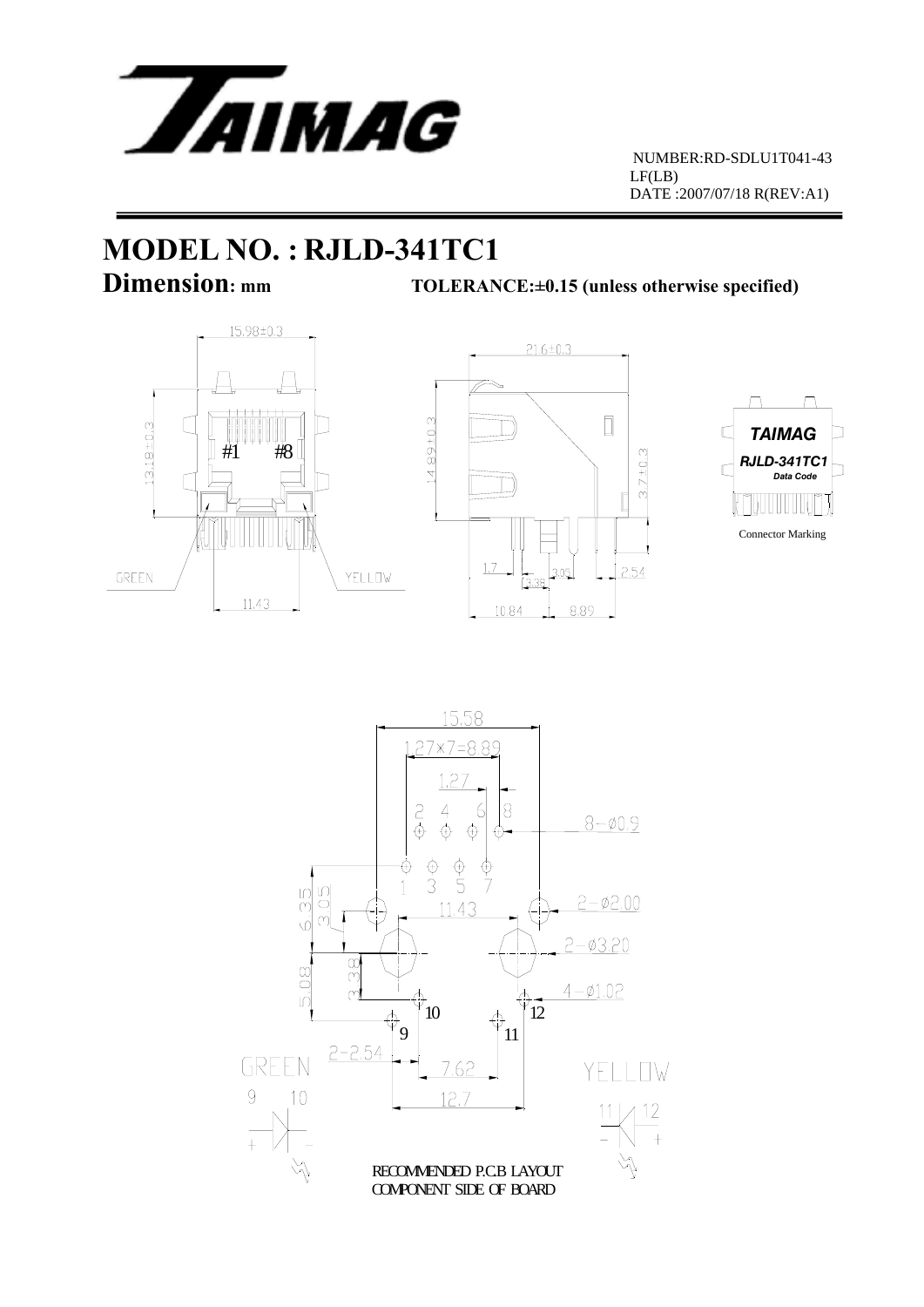

### **MODEL NO. : RJLD-341TC1 Ordering Information**



#### **Requirements**:

 **1. Design and Construction** 

 **Product shall be of design, construction and physical dimensions specified on applicable product drawing.** 

- **2. Materials and Finish** 
	- **A. Contact:**

 **RJ Contact : Phosphor Bronze, Thickness=0.30mm Finish :Contact Area : 6μ"min. Gold over 50μ"min. Nickel RJ Joint Contact : SPCC, Thickness=0.3mm Finish : 80μ"min. Sn over 50μ"min. Nickel LED Joint Contact : SPCC, Thickness=0.5mm Finish : 80μ"min. Sn over 50μ"min. Nickel B. Plastic Part : (1) Set Housing : Thermoplastic, LCP, Black UL FILE NO. : E107536 Manufacturer : SHIKONG SYNTHETIC FIBERS CORP. Grade : E202G30BK Flame Class : UL 94V-0 (2) Insert : Thermoplastic, PBT, Black UL FILE NO. : E107536 Manufacturer : SHIKONG SYNTHETIC FIBERS CORP. Grade : E202G30BK Flame Class : UL 94V-0 (3) Spacer : Thermoplastic, PBT, Black UL FILE NO. : E107536 Manufacturer : SHIKONG SYNTHETIC FIBERS CORP. Grade : E202G30BK Flame Class : UL 94V-0 C. Shield Material : Cartridge t=0.25mm 10μ"-20μ" Thick Nickel over Brass.**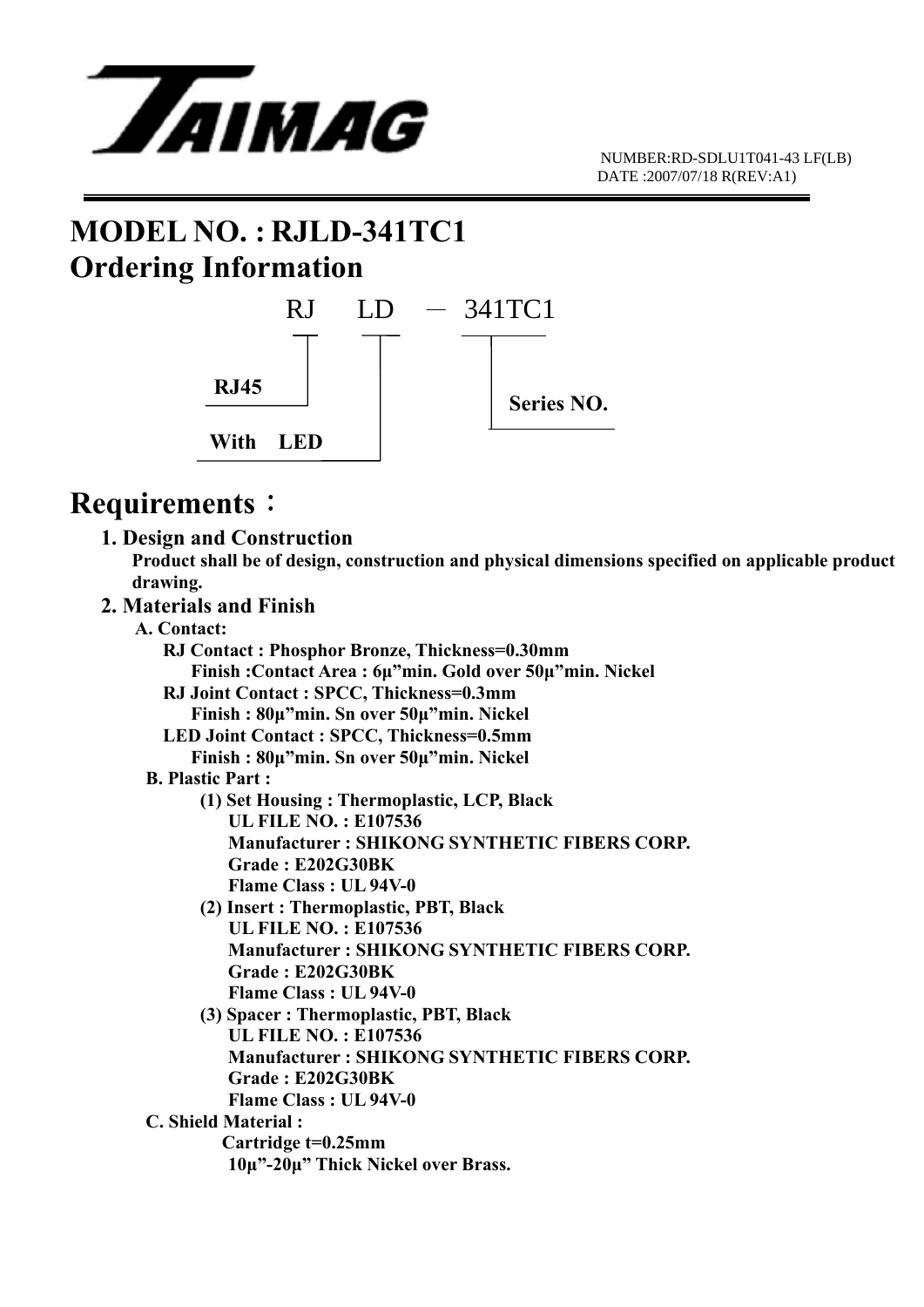

### **MODEL NO. : RJLD-341TC1**

#### **D. LED Lamp**

- **(a) Lens Color : Transparent with color**
- **(b) Emitted Color : Green & Yellow**
- **(c) View Angle : 60**∘
- **(d) Wave Length : Green 570nm ; Yellow 585nm**
- **(e) Recommended operation current (IF)**:**20 mA**

#### **3. Ratings**

- **(1) Voltage rating : 125 VAC**
- **(2) Current rating : 1.5A**

#### **4.Durability :**

- **(1)1000 cycles with no function damage for RJ-45 . Abnormalities shall be present after the test.**
- **(2)Low Level Contact Resistance : ΔR=30mΩ maximum (final)**
- **(3)The sample should be mounted in the tester and fully mated and unmated 500 times per hour at the rate of 25mm/min.EIA-364-09C.**